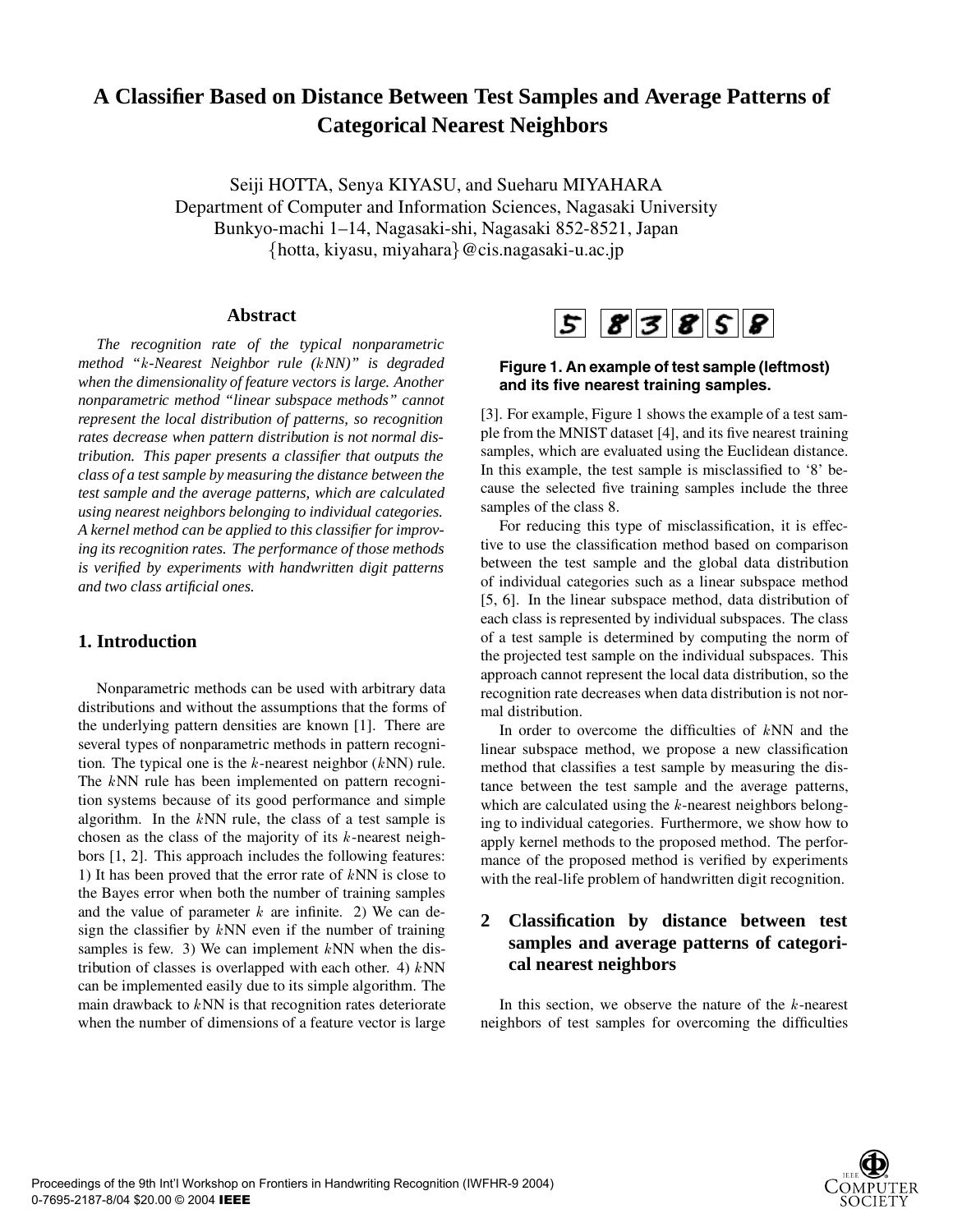

**Figure 2. The five training samples closest to the test sample. Only the classes 3, 5 and 8 are shown. From top to bottom, the class 3, 5 and 8. At the right column are the average patterns of each class.**



**Figure 3. Relationship between the value of and distance.**

found in  $kNN$  and the linear subspace method. Figure 2 illustrates the five nearest training samples of each class to the test sample depicted in Figure 1. As shown in Figure 2, they consist of various size and line-thickness images. Note that the training samples for the classes 3 and 8 contain the neighbors that are not similar to the test sample. To evaluate the relationship of the test sample and its neighboring ones, we computed the average patterns using the  $k$ -nearest neighbors of each class (see the rightmost in Figure 2). It seems that the average pattern for the class 5 is similar to the test sample, but other average patterns are not. So we measured the distance between the test sample and these average patterns. Figure 3 shows the relationship between the number of  $k$ -nearest neighbors and the distance from the test sample to the average patterns. This figure indicates that the average pattern for the class 5 is closest to the test sample, and the distance values of the classes 3 and 8 never drop as low as that of the class 5. In other words, the distance between the test sample and the average pattern of the class 5 becomes smaller than the other classes because the training samples belonging to the class 5 are uniformly distributed around the test sample. In addition, the dissimilar training samples to the test sample are more and more added to the average patterns for classes other than class 5 by increasing of  $k$ , so the distance values of these classes

never drop as low as that of the class 5.

According to the above observation and discussion, it is expected that a high recognition rate can be achieved by measuring the distance between the test sample and the average patterns instead of counting the number of the labels of  $k$ -nearest neighbors such as  $kNN$ . Hence, we propose a classifier that outputs the class of a test sample by measuring the distance between the test sample and the average patterns, which are calculated using the  $k$ -nearest neighbors of individual categories.

## **2.1 Formulation**

Let  $x_i = [x_{i1}, ..., x_{id}]^T (i = 1, ..., n)$  be a d-dimensional training sample belonging to the class  $j$ , where  $n$  is the number of the training samples belonging to the class  $j$ . When a test sample  $q = [q_1, ..., q_d]^T$  is given, the class of the test sample (denoted by  $\omega$ ) is chosen as

$$
\omega = \arg\min_{j} \left\{ \left\| \frac{1}{k} \sum_{i \in X_j} x_i - q \right\|^2 \right\},\qquad(1)
$$

where  $X_j$  is the set of the k-nearest training samples which belong to the class  $j$ . The following relationship is established between the individual samples of  $X_i$ :

$$
\|\boldsymbol{x}_1-\boldsymbol{q}\|^2 \leq \|\boldsymbol{x}_2-\boldsymbol{q}\|^2 \leq ... \leq \|\boldsymbol{x}_k-\boldsymbol{q}\|^2. \qquad (2)
$$

This classification approach employs  $k$  as a parameter. In this paper, we call this method *CAP* (classification using Categorical Average Patterns). When  $k = 1$ , CAP coincides with the nearest neighbor rule (1-NN).

# **2.2 Kernel CAP**

In recent years much research has been conducted on kernel methods (e.g. [7, 8]), to which CAP described above can be applied. When we apply the kernel method to CAP, the class of the test sample is chosen as

$$
\omega = \arg\min_{j} \left\{ \left\| \frac{1}{k} \sum_{i \in X_j} \Phi(x_i) - \Phi(q) \right\|^2 \right\}, \quad (3)
$$

where  $\Phi(\cdot)$  is a mapping function that maps samples from an input space to a high-dimensional space. We represent an inner product in the high-dimensional space  $\langle \Phi(x_i), \Phi(x_j) \rangle$  by an appropriate Mercer kernel  $K(\mathbf{x}_i, \mathbf{x}_j)$ . Hence, the square of the Euclidean distance between the test sample  $q$  and the training sample  $x_i$  in the high-dimensional space is written as

$$
d_i = \|\Phi(\boldsymbol{x}_i) - \Phi(\boldsymbol{q})\|^2
$$
  
=  $\langle \Phi(\boldsymbol{x}_i), \Phi(\boldsymbol{x}_i) \rangle - 2 \langle \Phi(\boldsymbol{x}_i), \Phi(\boldsymbol{q}) \rangle + \langle \Phi(\boldsymbol{q}), \Phi(\boldsymbol{q}) \rangle$   
=  $K(\boldsymbol{x}_i, \boldsymbol{x}_i) - 2K(\boldsymbol{x}_i, \boldsymbol{q}) + K(\boldsymbol{q}, \boldsymbol{q}).$  (4)

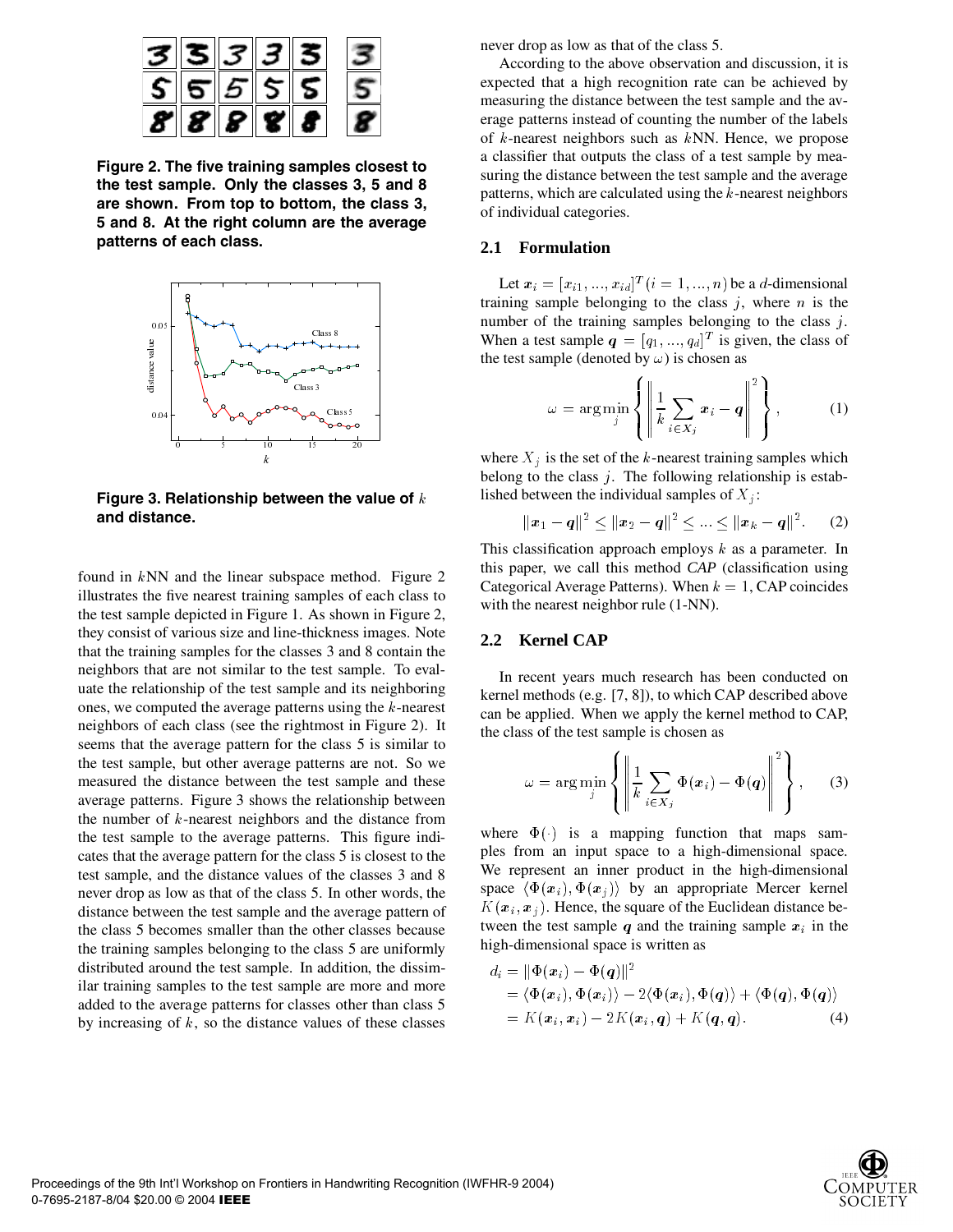

**Figure 4. Relationship between the value of and error rates.**

In the same way, the equation (3) can be expanded as

$$
\left\| \frac{1}{k} \sum_{i \in X_j} \Phi(\boldsymbol{x}_i) - \Phi(q) \right\|^2 \tag{5}
$$
\n
$$
= \frac{1}{k^2} \sum_{l,m \in X_j} K(\boldsymbol{x}_l, \boldsymbol{x}_m) - \frac{2}{k} \sum_{i \in X_j} K(\boldsymbol{x}_i, q) + K(q, q).
$$

Note that in the equations (4) and (5), the factor  $K(\bm{q},\bm{q})$  can be ignored, because it is the common term in all classes.

In short, CAP that uses the kernel method is conducted in the following manner. First,  $d_i = K(\boldsymbol{x}_i, \boldsymbol{x}_i) - 2K(\boldsymbol{x}_i, \boldsymbol{q})$ is calculated for each class, and the  $k$ -nearest training samples  $x_i$  ( $i = 1, ..., k$ ) are selected for each class. Second, the class of the test sample is determined by measuring the distance between the test sample and the average patterns in the high-dimensional space:  $\sum_{l,m \in X_i} K(\boldsymbol{x}_l, \boldsymbol{x}_m) / k^2$  –  $\qquad$  $2\sum_{i\in X_i} K(\mathbf{x}_i, \mathbf{q})/k$ . In this paper, we call this method . . . . . *KCAP* (Kernel CAP). Throughout this paper we use the Gaussian kernel with width parameter  $\alpha$ :

$$
K(\boldsymbol{x}_i, \boldsymbol{q}) = e^{-\alpha ||\boldsymbol{x}_i - \boldsymbol{q}||^2}.
$$
 (6)

## **3 Experiments**

#### **3.1 Experimental results on MNIST**

In this section, we show the property of the proposed method using the MNIST dataset. The MNIST dataset consists of 60,000 training and 10,000 test images. For the feature extraction, we use for *peripheral direction contributivity feature* (P-DC) [9, 10]. This feature set represents each image as a 256 dimensional vector.

#### **3.1.1** Influence of the parameter k on error rates

In a first experiment, we examined the relationship between the parameter  $k$  and error rates. Figure 4 shows the results of  $kNN$  and CAP. The result of KCAP was not included in

**Table 1. Error rates on MNIST [%].**

| method                                   | test | training |
|------------------------------------------|------|----------|
| $kNN (k=5)$                              | 2.39 | 1.43     |
| $\overline{\text{DW}_k}$ NN $(k=11)$     | 2.12 | 0.12     |
| $\overline{\text{CLAFIC}}$ $(k = 30)$    | 3.68 | 3.87     |
| PFM ( $\alpha = 5000$ )                  | 2.26 |          |
| SVM ( $\alpha = 180, C = 10$ )           | 0.92 | 0.01     |
| $CAP (k = 11)$                           | 1.28 | 0.50     |
| <b>KCAP</b> ( $k = 11$ , $\alpha = 70$ ) | 1 27 | 0.37     |



**Figure 5. Relationship between the number of training samples and error rates.**

this figure, because it was almost same as that of CAP. As shown in this figure, the increase of  $k$  leads to the increasing of the test and training error of  $kNN$ . In contrast, the test error rate of CAP decreases while  $k$  is less than or equal to about 10. In addition, the increasing rate against training samples is smaller than that of  $kNN$ . Hence, selection of  $k$ on CAP is easier than that on  $kNN$ .

Table 1 lists the lowest error rates with the parameter values of *each classifier*: kNN, the Distance-Weighted kNN (DWNN) [11], the basic linear subspace method *CLAFIC* [5, 6], Potential Function Method (PFM) [12] with the Gaussian potential function (see the equation (6)), Support Vector Machine (SVM) [7], CAP and KCAP. In CLAFIC, the parameter  $k$  indicates the dimensionality of subspaces. In SVM,  $\alpha$  and C indicate the scale parameter of the Gaussian kernel and the soft margin constant, respectively. For SVM, we used the SVM package, *LIBSVM* [13].

**number of the set of the set of the set of the set of the set of the increase of**  $k$  **leag g error of**  $k$  **NN. Headses while**  $k$  **is 1, the increasing r in that of**  $k$  **NN. Headse in that on**  $k$  **NN. Headse increase with**  $k$ From the above table, we conclude that SVM outperforms all the other investigated techniques and the test error rates of CAP and KCAP significantly are lower than those of  $k$ NN, CLAFIC and PFM. Incidentally, some techniques that select the appropriate prototypes by clustering such as LVQ- $k$ NN [14] have a property of a trade-off between recognition rates and the number of prototypes [14]. That is, if we desire a high-accuracy prediction, we should select a large number of prototypes (clusters). Consequently, clustering-based classifiers with a large number of prototypes will approach to the  $kNN$  rule, so we did not compare them to the proposed method.

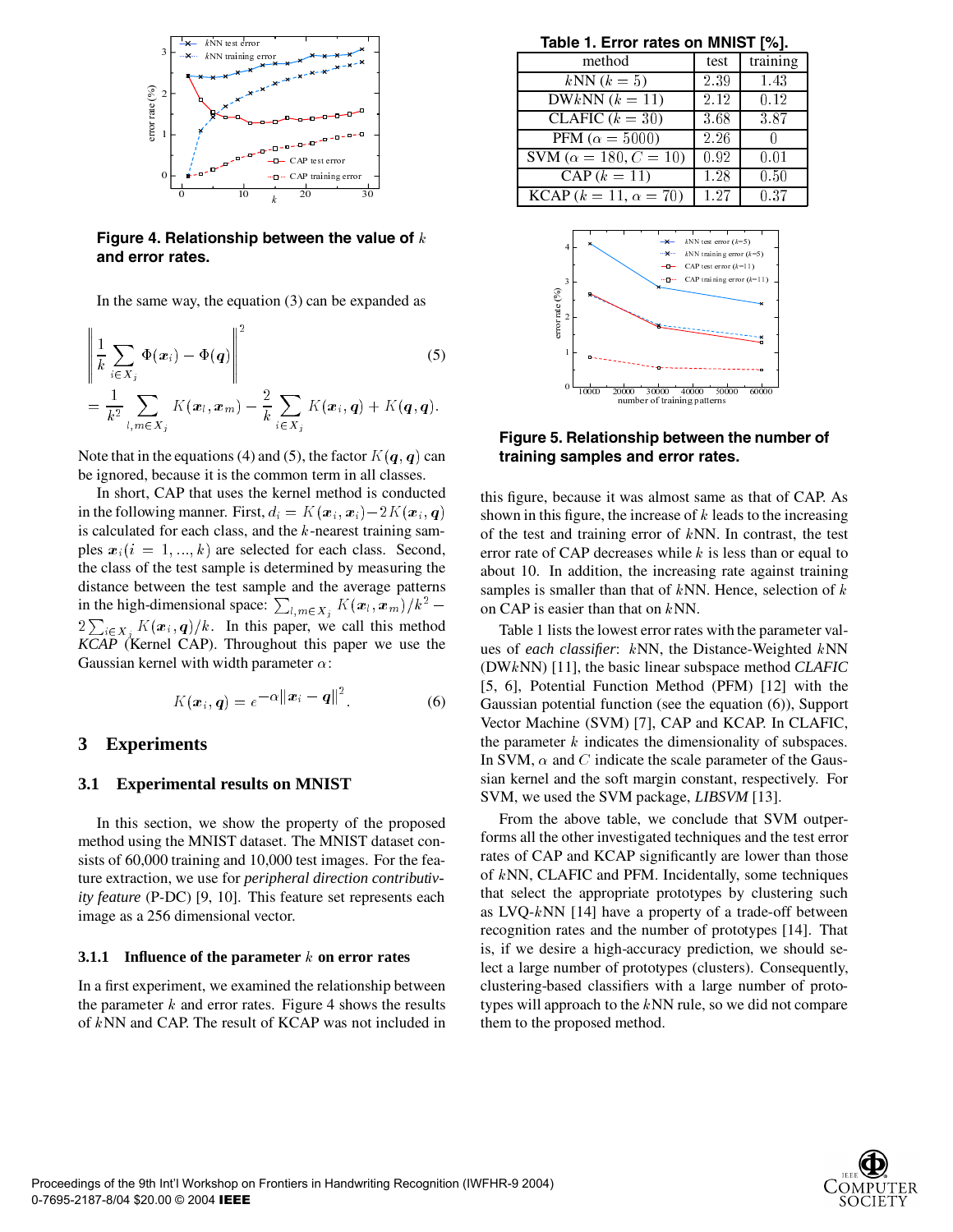

**Figure 6. Relationship between the dimensionality of feature vectors and error rates.**

#### **3.1.2 Relationship between the number of training samples and error rates**

In a next experiment, we examined the influence of the number of training samples on error rates. Figure 5 indicates the changes in error rates when the number of training samples increases from 10,000, 30,000 to 60,000. This experiment showed that the error rates of CAP were lower than those of  $kNN$  in all range of the number of training samples. However, no significant difference in the decreasing rate of errors was found between CAP and  $kNN$ .

## **3.1.3 Influence of the dimensionality of feature vectors on error rates**

Next, we examined the relationship between the dimensionality of feature vectors and the error rates. In experiments, dimension reduction was applied to the 60000 training samples using the Karhunen-Loéve expansion technique. The changes in error rates were examined with the dimensionality ranging from 8 to 256. Figure 6 shows the results. The result of KCAP was similar to that of CAP, so we did not depict it in this figure. As shown in this figure, CAP achieved lower error rates than  $kNN$  across all range. Also note that the test error rate of  $kNN$  reached its minimum when the number of dimensions was 32. On the other hand, the test error rate of CAP reached its minimum when the dimensionality was 256. This empirical analysis showed that CAP is effective for processing high-dimensional patterns.

#### **3.2 Experimental results on USPS**

In this section, we test the proposed method on the USPS dataset [15]. The USPS dataset consists of fewer training samples than MNIST. In addition, this dataset is more difficult to recognize than MNIST. The USPS consists of 7,291 training and 2,007 test images. In experiments, we used the 256-dimensional P-DC feature vector.

**Table 2. Error rates on USPS [%].**

| method                                    | test | training |
|-------------------------------------------|------|----------|
| $kNN (k=1)$                               | 5.2  |          |
| DWkNN $(k=5)$                             | 4.73 |          |
| CLAFIC $(k = 15)$                         | 4.73 | 1.71     |
| PFM ( $\alpha = 7000$ )                   | 4.98 |          |
| SVM ( $\alpha = 200, C = 1$ )             | 3.84 | 0.26     |
| $CAP (k = 12)$                            | 3.54 | 0.59     |
| <b>KCAP</b> ( $k = 12$ , $\alpha = 130$ ) | 3.44 | 0.43     |



**Figure 7. Relationship between error rates** and the rate of outliers  $\beta$ .

 $\frac{130 \ k}{\pi}$ <br>  $\frac{130 \ k}{\pi}$ <br>  $\frac{1}{\pi}$ <br>  $\frac{1}{\pi}$ <br>  $\frac{1}{\pi}$ <br>  $\frac{1}{\pi}$ <br>  $\frac{1}{\pi}$ <br>  $\frac{1}{\pi}$ <br>  $\frac{1}{\pi}$ <br>  $\frac{1}{\pi}$ <br>  $\frac{1}{\pi}$ <br>  $\frac{1}{\pi}$ <br>  $\frac{1}{\pi}$ <br>  $\frac{1}{\pi}$ <br>  $\frac{1}{\pi}$ <br>  $\frac{1}{\pi}$ <br>  $\frac{1}{\pi}$ <br>  $\frac{1}{\pi}$ (a) the parallel of the parallel of the parallel of the parallel of the parallel of the parallel of the parallel of the parallel of the parallel of the parallel of the parallel of the parallel of the parallel of the parall  $\frac{1}{\sqrt{1+\frac{1}{\sqrt{1+\frac{1}{\sqrt{1+\frac{1}{\sqrt{1+\frac{1}{\sqrt{1+\frac{1}{\sqrt{1+\frac{1}{\sqrt{1+\frac{1}{\sqrt{1+\frac{1}{\sqrt{1+\frac{1}{\sqrt{1+\frac{1}{\sqrt{1+\frac{1}{\sqrt{1+\frac{1}{\sqrt{1+\frac{1}{\sqrt{1+\frac{1}{\sqrt{1+\frac{1}{\sqrt{1+\frac{1}{\sqrt{1+\frac{1}{\sqrt{1+\frac{1}{\sqrt{1+\frac{1}{\sqrt{1+\frac{1}{\sqrt{1+\frac{1}{\sqrt{1+\frac{1}{\sqrt{1+\frac{1}{\sqrt{1+\frac{1$  $\frac{1}{4}$ <br>  $\frac{1}{4}$ <br> **C** ( $\alpha$  = 130 k=12<br>
4<br> **C** to the particle particle particle particle particle particle particle particle particle particle particle particle particle particle particle particle particle particle p Table 2 lists the lowest error rates with the parameter values of each classifier. The result showed that the proposed method outperformed all the other investigated techniques. Furthermore, the error rates of KCAP were lower than those of CAP. That is, the use of kernel methods helped improve the recognition performance of CAP.

#### **3.2.1 Robustness Against Outliers**

Next, we examined the nature of robustness against outliers of each classifier by randomly replacing the class labels of training samples. The averaged misclassification rates and standard errors of each method by 100 trials are displayed with error bars plot in Figure 7. The horizontal axis denotes the rate of outliers (i.e., the rate of the number of the replaced training samples). The result of CAP and PFM were similar to those of KCAP and CLAFIC respectively, so we did not display them in this figure. The increase of outliers led to the deterioration of averaged misclassification rates and standard errors of  $kNN$ , but it did not lead to those of SVM. The increasing rate of the averaged error of KCAP was not so different from that of CLAFIC, but the standard error of KCAP was small as well as that of SVM. This empirical analysis showed that CAP and KCAP were robust to outliers more than  $kNN$  and CLAFIC.

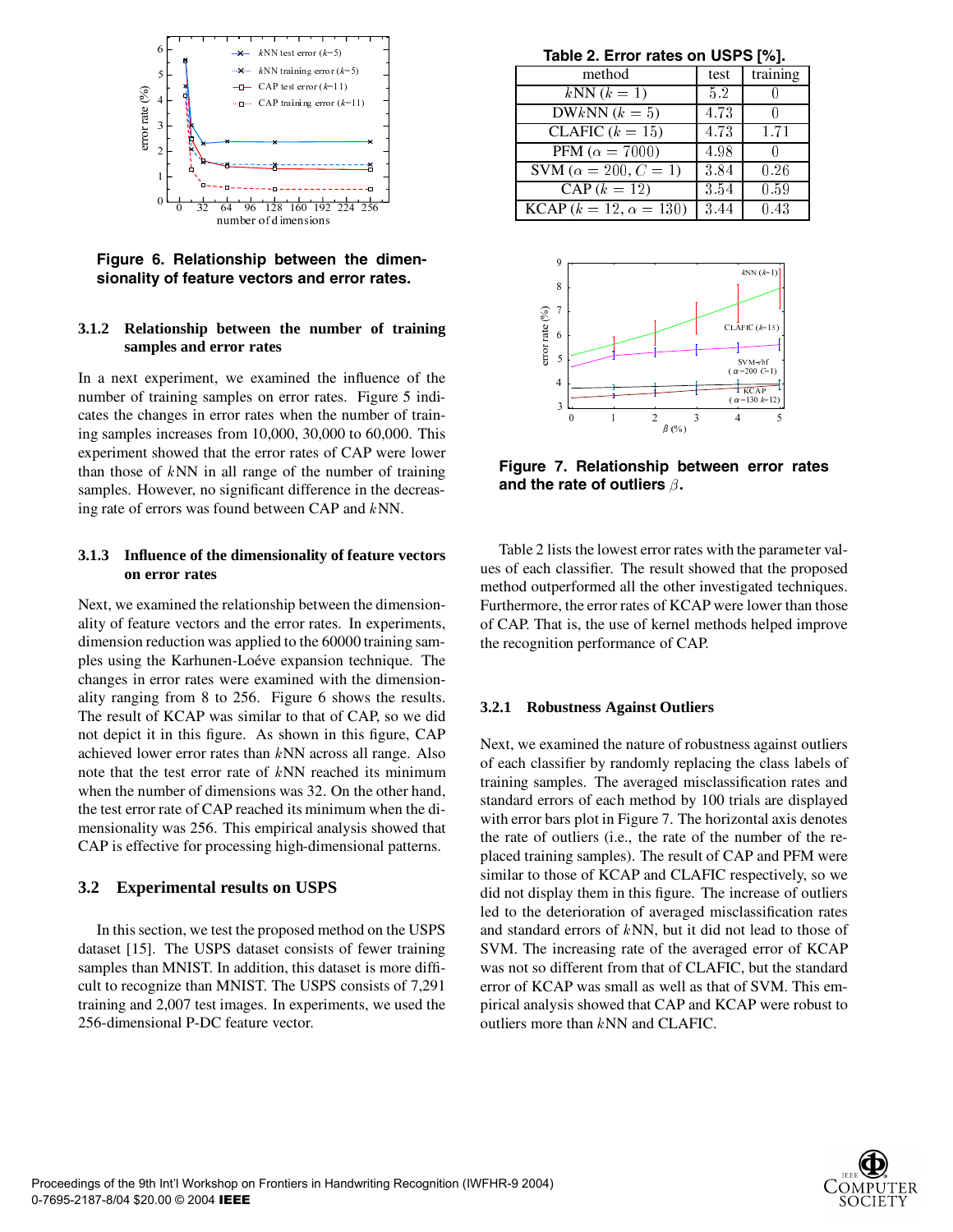

**Figure 8. An example of two-dimensional artificial samples and decision boundaries for each method. Left: kNN (** $k = 5$ **). Middle: CAP (** $k = 9$ **). Right: KCAP (** $k = 11$ **,**  $\alpha = 0.08$ **).** 



**Figure 9. Relationship between test error and the value of .**



**Figure 10. Relationship between training error and the value of .**

#### **3.3 Experimental results on artificial patterns**

Generally, the  $kNN$  rule can be applied to patterns of which distribution is nonlinear, but it is not suitable for high-dimensional patterns (e.g., handwritten characters). So CAP and KCAP are compared with  $kNN$  using a low-dimensional artificial pattern with nonlinear distribution. First, we created two classes that consist of twodimensional patterns by the following manner: Let  $x_1$ ,  $y_1, x_2$  and  $y_2$  be the values randomly sampled from normal distributions which have the mean and variance  $(\mu, \sigma^2)$ of  $(0, 10)$ ,  $(10, 5)$ ,  $(3, 10)$  and  $(20, 5)$ . An equal number



**Figure 11. Relationship between the number of training samples and error rates.**



**Figure 12. Standard deviations of error rates.**

and deviations of<br>erated for the two<br>ass 1 ( $\omega_1$ ) and C<br> $\in \omega_2$  and ( $x_2$ , - (<br>300 training sam<br>ned by kNN, CA<br>indicated by dots<br>ed by lines. As see<br>sCCAP is the smoo<br>ip between the par<br>with the number of<br>1100 times u of patterns were generated for the two-dimensional patterns belonging to Class 1 ( $\omega_1$ ) and Class 2 ( $\omega_2$ ) given by  $(x_1, 0.5x_1^2 + y_1) \in \omega_2$  and  $(x_2, -0.5x_2^2 + y_2) \in \omega_2$ [16]. Figure 8 shows 300 training samples and the decision boundaries obtained by  $kNN$ , CAP and KCAP. The two-class samples are indicated by dots, and the decision boundaries are indicated by lines. As seen in this figure, the decision boundary of KCAP is the smoothest one.

Next, the relationship between the parameter  $k$  and error rates was conducted with the number of test and training samples fixed at 100 and 300 respectively. Each test was independently repeated 100 times under each test condition, and the mean and variance of classification error rates were